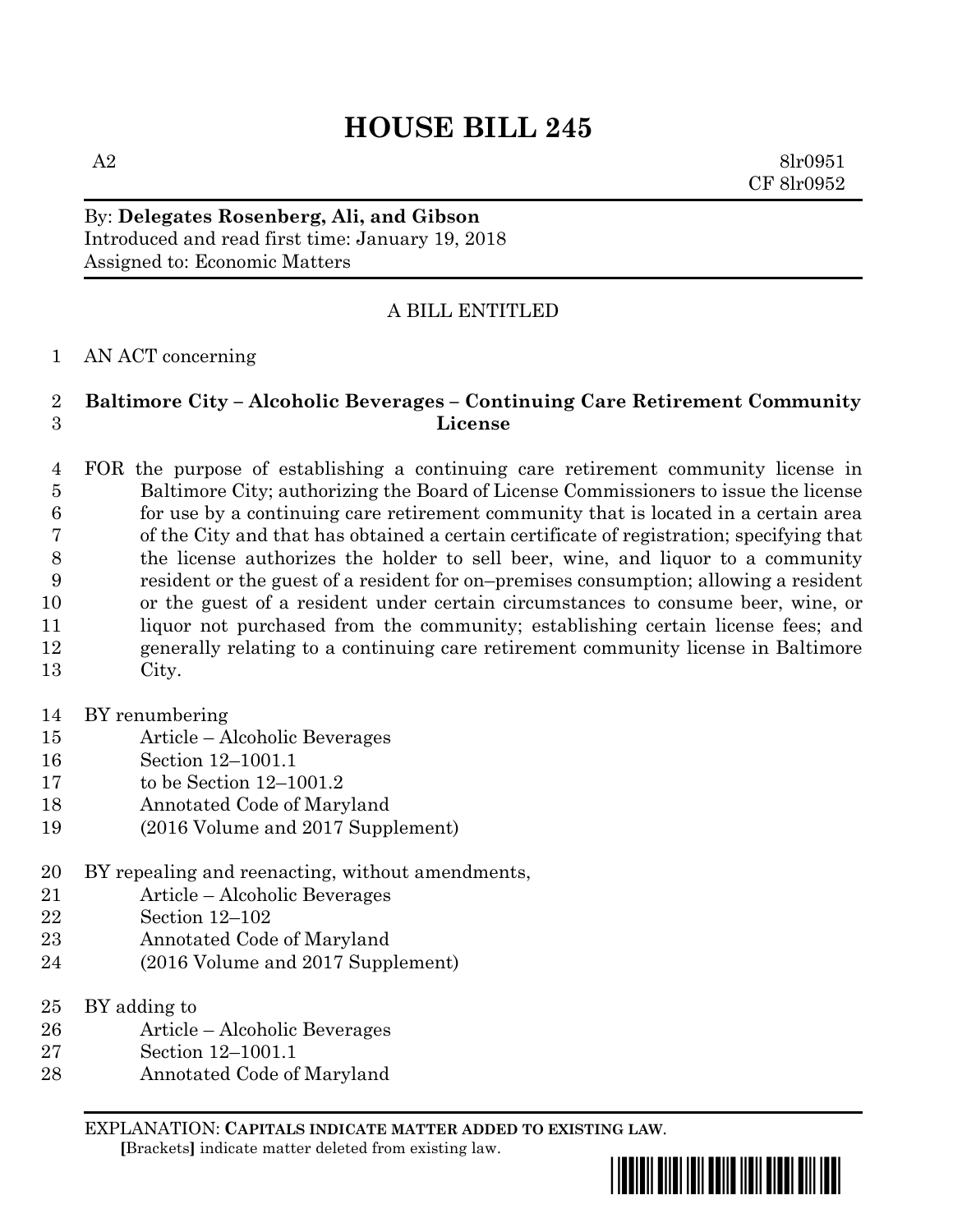| 1                                       | (2016 Volume and 2017 Supplement)                                                                                                                                                                               |
|-----------------------------------------|-----------------------------------------------------------------------------------------------------------------------------------------------------------------------------------------------------------------|
| $\overline{2}$<br>$\boldsymbol{3}$<br>4 | SECTION 1. BE IT ENACTED BY THE GENERAL ASSEMBLY OF MARYLAND,<br>That Section(s) $12-1001.1$ of Article – Alcoholic Beverages of the Annotated Code of<br>Maryland be renumbered to be Section(s) $12-1001.2$ . |
| 5<br>6                                  | SECTION 2. AND BE IT FURTHER ENACTED, That the Laws of Maryland read<br>as follows:                                                                                                                             |
| 7                                       | <b>Article - Alcoholic Beverages</b>                                                                                                                                                                            |
| 8                                       | $12 - 102.$                                                                                                                                                                                                     |
|                                         |                                                                                                                                                                                                                 |
| 9                                       | This title applies only in Baltimore City.                                                                                                                                                                      |
| 10                                      | $12 - 1001.1.$                                                                                                                                                                                                  |
| 11                                      | (A)<br>THERE IS A CONTINUING CARE RETIREMENT COMMUNITY LICENSE.                                                                                                                                                 |
| 12<br>13                                | THE BOARD MAY ISSUE THE LICENSE FOR USE BY A CONTINUING CARE<br>(B)<br>RETIREMENT COMMUNITY THAT:                                                                                                               |
| 14                                      | (1)<br>IS LOCATED IN THE 41ST ALCOHOLIC BEVERAGES DISTRICT; AND                                                                                                                                                 |
| 15<br>16<br>17                          | (2)<br>HAS OBTAINED A CERTIFICATE OF REGISTRATION FROM THE<br><b>DEPARTMENT OF AGING UNDER TITLE 10, SUBTITLE 4 OF THE HUMAN SERVICES</b><br>ARTICLE.                                                           |
| 18<br>19<br>20                          | (C)<br>THE LICENSE AUTHORIZES THE LICENSE HOLDER TO SELL BEER, WINE,<br>AND LIQUOR FOR ON-PREMISES CONSUMPTION TO A RESIDENT OR THE GUEST OF A<br>RESIDENT OF THE CONTINUING CARE RETIREMENT COMMUNITY.         |
| 21<br>22<br>23                          | A RESIDENT OR THE GUEST OF A RESIDENT OF THE CONTINUING CARE<br>(D)<br>RETIREMENT COMMUNITY MAY CONSUME BEER, WINE, OR LIQUOR NOT PURCHASED<br>FROM THE CONTINUING CARE RETIREMENT COMMUNITY IF:                |
| 24<br>25<br>26                          | THE BEER, WINE, OR LIQUOR IS CONSUMED WITH A MEAL IN THE<br>(1)<br>DINING ROOM OR AT A BAR OPERATED BY THE CONTINUING CARE RETIREMENT<br><b>COMMUNITY; AND</b>                                                  |
| 27                                      | (2)<br>THE CONTINUING CARE RETIREMENT COMMUNITY:                                                                                                                                                                |
| 28<br>29                                | (I)<br>IS OPERATED BY A NONPROFIT ORGANIZATION FOR<br>INDIVIDUALS AT LEAST 60 YEARS OLD;                                                                                                                        |

**HOUSE BILL 245**